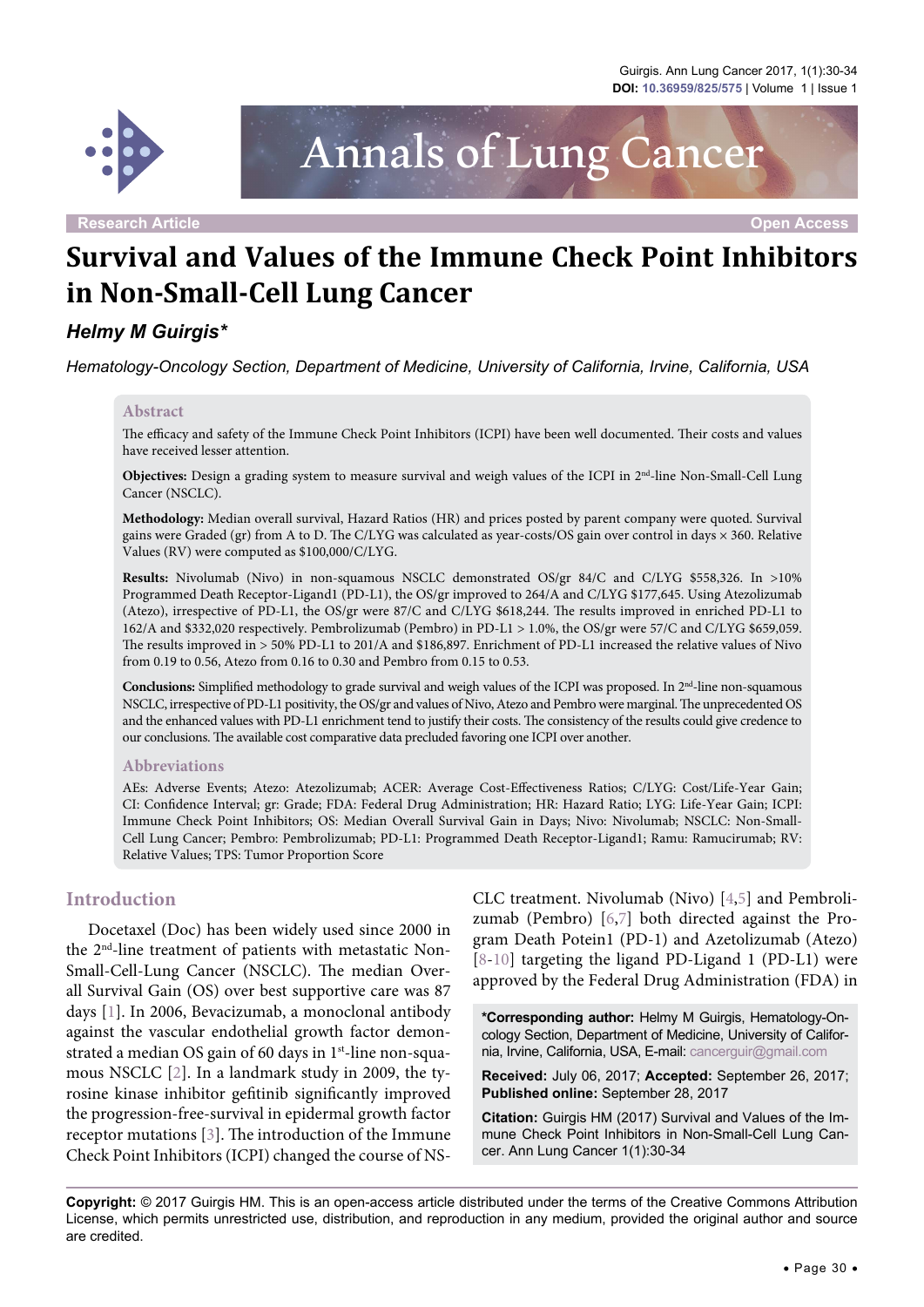2nd-line. These inhibitors block the PD1 pathway, upregulate the T cell immunity and allow the immune system to attack tumor cells. The approval of Pembro was fur-ther expanded to 1<sup>st</sup>-line in positive PD-L1 NSCLC [[11](#page-4-9)]. Results of Nivo monotherapy and its combinations with chemotherapy have also been reported in  $1^{st}$ -line [[12](#page-4-10),[13](#page-4-11)]. The efficacy and safety of the entire ICPI class have been well documented [[4](#page-4-3)[-10,](#page-4-8)[12,](#page-4-10)[13\]](#page-4-11). Their cost-effectiveness however has received less attention. In the United States (US), an Average Cost-Effectiveness Ratio (ACER) of 100,000 is generally considered acceptable. Simplified methodology to weigh drug costs and values was previously reported in metastatic castrate-resistant prostate cancer using a \$100,000 reference [\[14\]](#page-4-12). The cost/life-year gain of Nivo was recently reported in various types of cancer [\[15\]](#page-4-13). There is a need for simplified methodology to facilitate transmission of anti-cancer drug outcome and values between medical professionals, patients and non-medical personnel. Our objectives were to design a grading system to measure survival and weigh values of the ICPI in 2nd-line Non-Small-Cell Lung Cancer (NS-CLC).

# **Methodology**

Doses, frequency, OS gain over control in days and Hazard Ratios (HR) were quoted from previously published clinical studies. Prices and protocols were utilized as posted by the parent companies. Docetaxel (Doc) [\[1\]](#page-4-0) and Ramucirumab (Ramu) [\[16\]](#page-4-14) were used as comparators. Costs of Nivo 3.0 mg/Kg intravenously (iv) q 2 weeks, Doc 75 mg/m2 and Ramu 10 mg/Kg q 3 weeks were calculated for 70 Kg patients. Atezolizumab 1,200

mg and Pembro 2.0, 10 mg/Kg and 200 mg were used q 3 w. The OS gains were graded on a sliding scale as A: OS > 135 days, B: 90-135, C: 45 - < 90 and D: < 45. Costs were estimated at 4 weeks and one year. The C/ LYG were calculated as year-costs/OS gain over control in days  $\times$  360. Relative Values (RV) were computed as \$100,000/C/LYG.

## **Results**

The initial plan in the early phase of our study was to compare the efficacy, safety, costs and values of drugs used in the 2<sup>nd</sup>-line treatment of NSCLC. The wide differences observed between the ICPI, Doc and Ramu prompted the change of plan and focus on the ICPI.

## **Docetaxel and ramucirumab ([Table 1\)](#page-1-0)**

Without accounting for cost of treatment of Adverse Events (AEs), docetaxel [\[6\]](#page-4-5) OS gain and grade (OS/gr) in 2nd-line NSCLC were 87/C at an estimated \$26,897 C/ LYG. Ramucirumab (Ramu) approved for both squamous- and non-squamous histology [\[16\]](#page-4-14) demonstrated 42/D OS gains at \$1,039,963 C/LYG [\(Table 1\)](#page-1-0). Both drugs were reported to demonstrate AEs > 20% and carry black box warnings by the Federal Drug Administration (FDA).

#### **The AEs of ICPI**

The reported gr ¾ AEs of Nivo, Atezo and Pembro were < 20% [\[4](#page-4-3)[-10\]](#page-4-8). They maintained and/or improved the QoL and carried no black box warnings by the FDA. Their C/LYG was measured in RV to \$100,000, the acceptable ACER in the US.

<span id="page-1-0"></span>Table 1: Overall survival and values of Docetaxel and Ramucirumab in 2<sup>nd</sup>-line.

| Nivo in $2^{nd}$ -line                                                        | OS gains in days/Grade             | \$4-week Costs | <b>SC/LYG</b> |
|-------------------------------------------------------------------------------|------------------------------------|----------------|---------------|
|                                                                               | $\log$ (OS/gr) & HR                |                |               |
| *Generic docetaxel (Doc) 75 mg/m <sup>2</sup> vs.<br>supportive care [1]      | 87/C HR not reported<br>$P = 0.01$ | \$500          | \$26,897      |
| *Ramucirumab (Ramu) + Doc vs. Doc,<br>squamous and non-squamous, (REVEL) [16] | 42/D HR 0.86 P = 0.0235            | \$9,333        | \$1,039,963   |

The C/LYG = year-cost/OS gain x 360 days. ♣Doc and Ramu demonstrated AEs gr > 20% and had black box warnings. The C/ LYG of Doc and Ramu were not calculated relative to \$100,000.

<span id="page-1-1"></span>**Table 2:** Overall survival and values of nivolumab.

| Nivo in $2nd$ -line                    | OS gains in days/grade       | <b>SC/LYG</b> | <b>Relative values (RV)</b> |  |  |
|----------------------------------------|------------------------------|---------------|-----------------------------|--|--|
|                                        | $(OS/gr)$ & HR               |               | (100,000/LYG)               |  |  |
| Nivo vs. Doc, squamous-NSCLC [4]       | 96/B & 0.59<br>$P = 0.00025$ | \$488,524     | 0.20                        |  |  |
| Nivo vs. Doc. non-squamous- NSCLC.     | 84/C & 0.73                  | \$558,326     | 0.18                        |  |  |
| CheckMate 057 [5]                      | $P = 0.0016$                 |               |                             |  |  |
| Subset analysis in >10% positive PD-L1 | 264/A & 0.27                 | \$177,645     | 0.56                        |  |  |

Nivo, Atezo and Pembro demonstrated AEs gr 3/4 of < 20%, maintained and/or improved the QoL and carried no black box warnings. The \$C/LYG were weighed vs. \$100,000, the acceptable Average Cost Effectiveness Ratio (ACER) in the US. Relative Values (RV) were computed as \$100,000/C/LYG.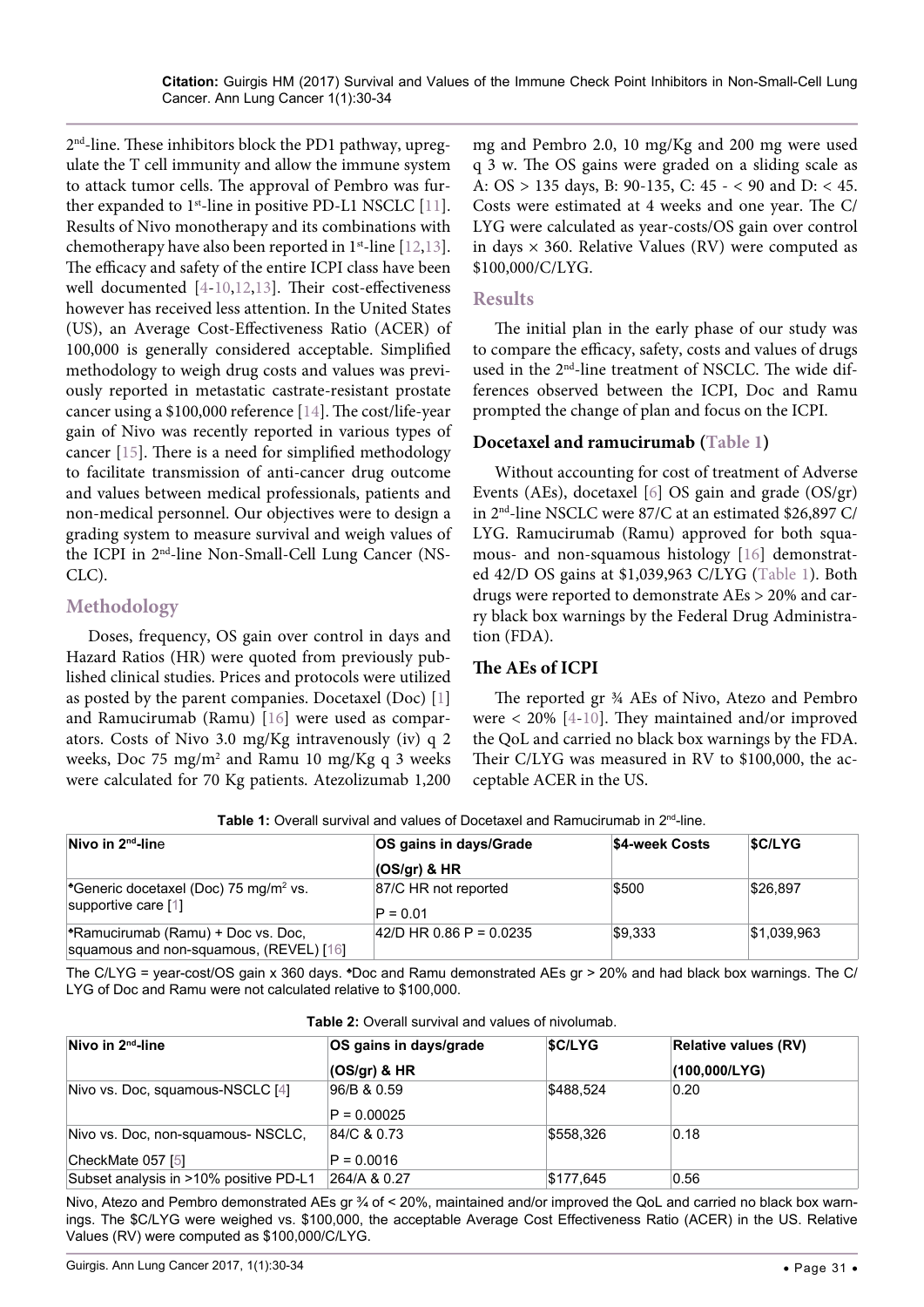#### **Costs of the ICPI**

The estimated median 4-week costs of the ICPI in our study were \$10,077. The 4-week costs of Nivo 3.0 mg/Kg q 2 weeks was \$10,021 and the 240 mg \$11,914. Administered q 3 weeks, costs of Atezo 1,200 mg was \$11,493, Pembro 2.0 mg/Kg \$8,027 and 200 mg \$11,509. At 10 mg/Kg, Pembro the 4-week costs were \$40,135 and Nivo \$33,063.

## **Nivolumab in squamous vs. non-squamous NSCLC ([Table 2\)](#page-1-1)**

Nivolumab OS/gr in the squamous histology were 96/B, HR 0.59, C/LYG \$488,524 and RV 0.20. In non-squamous, the OS/gr was slightly lower at 84/C at a higher HR of 0.73. The C/LYG was \$558,326 and RV 0.18.

Summary of the impact of PD-L1 on OS/gr and values:

- 1. In subset analyses of non-squamous, PD-L1 > 10% enrichment markedly improved Nivo OS/gr from 84/C to 264/A and RV from 0.18 to 0.56 [\(Table 2\)](#page-1-1).
- 2. Atezo OS/gr in squamous and non-squamous was 87/C and RV 0.16. The results improved in PD-L1 > 1.0 or tumor infiltrating immune cells to 162/A and RV 0.30 [\(Table 3\)](#page-2-0).
- 3. Enrichment of PD-L1 improved Pembro 2.0 mg/Kg OS/gr from 57/C to 201/A and RV from 0.15 to 0.53 [\(Table 3\)](#page-2-0).

#### **Discussion**

The American Society of Clinical Oncology (ASCO) reported frameworks to assess the value of anticancer treatment in 2013 [\[17\]](#page-4-20). The Magnitude of Clinical Benefit Scale was also put forward by the European Society of Clinical Oncology (ESMO) [\[18\]](#page-4-21). The benefits were given a score, numerical weights and points to reflect the impact of treatment on survival and response rates. Both societies used similar sets of level one data to develop their models [\[19\]](#page-4-22). The progress in the development of anticancer drugs came, not surprisingly, at high costs. The continued rise of drug costs, diminishing or stagnant values and widening gap in communication of cost issues between physicians and patients [[20](#page-4-15)[-21\]](#page-4-16) prompted the present investigation. Our focus was to highlight the survival data and values of the ICPI class of drugs using Doc and Ramu as comparators.

## **The grading of overall survival**

There is growing recognition that OS gains by anticancer drugs of < 2 months is of questionable clinical significance. Grade D was therefore assigned to < 45 days and A to > 135 days. Based on subset analysis of major clinical studies, the PD-L1 enrichment resulted in an increase of the OS to > 260 days, an unprecedented survival in an incurable 2nd-line NSCLC. If such trend continues to improve, the grading range of OS needs to change.

#### **Rationale behind the C/LYG**

The cost-effectiveness methodology [[22](#page-4-17),[23](#page-4-18)] are widely used to measure differences in cost vs. differences in outcome between 2 entities. However, the costs and values between the ICPI members, Doc and Ramu varied widely. In addition, cost and values differences between Nivo, Atezo and Pembro were non-significant. The costs of the incremental OS gains over control at the one-year milestone were therefore adopted as the basis of our calculation. Regardless of the method used, the results and conclusions would be the same.

#### **Adverse Events (AEs)**

The safety of the ICPI have been well documented [[4](#page-4-3)-[10](#page-4-8)]. In contrast, docetaxel and Ramu AEs gr 3/4 were usually > 20% and carried a black box warning. In a recent phase III trial in previously treated NSCLC, allgrade treatment-related AEs were less frequent with Nivo than with docetaxel. The average Nivo AEs treatment costs per patient in CheckMate 017, squamous-NSCLC, were \$439 vs. docetaxel of \$7,024 in \$US. In the Check-Mate 057 non-squamous NSCLC, the AEs treatment costs of Nivo were \$518, vs. Doc \$5,940 [\[24\]](#page-4-19). The finan-

<span id="page-2-0"></span>

|  | <b>Table 3:</b> Overall survival and values of Atezolizumab and Pembrolizomab. |
|--|--------------------------------------------------------------------------------|
|--|--------------------------------------------------------------------------------|

| Drug and setting                                                                                       | OS gains in days/Grade (OS/gr) & HR | <b>SC/LYG</b> | RV   |
|--------------------------------------------------------------------------------------------------------|-------------------------------------|---------------|------|
| Atezo vs. Docetaxel (Doc), irrespective of PD-L1, vs.<br>Docetaxel (phase II, Poplar) [8]              | $87/C$ HR 0.73 P = 0.040            | \$618,244     | 0.16 |
| Atezo, squamous and non-squamous, regardless of PD- $128/B$ HR 0.74 P = 0.0004<br>L1 vs. Doc (OAK) [9] |                                     | \$420.213     | 0.24 |
| Atezo, low or undetectable PD-L1 vs. Doc, Phase III<br><b>OAK [10]</b>                                 | 111/B HR 0.75                       | \$484.570     | 0.21 |
| Atezo, PD-L1 > 1.0% or tumor-infiltrating immune cells<br>vs. Doc [10]                                 | 162/A HR 0.74 P = 0.0102            | \$332.020     | 0.30 |
| Pembro PD-L1 > 1.0% positive vs. Doc Keynote-010 [7]<br>Subset analysis                                | $57/C$ HR 0.71 P = 0.0008           | \$659.059     | 0.15 |
| Pembro 10 mg/Kg, PD-L1 1.0% positive, Keynote-010                                                      | 126/A HR 0.61                       | \$1,490,729   | 0.07 |
| Pembro 2.0 mg/Kg, > 50% positive Keynote-010                                                           | 201/A HR 0.54                       | \$186.897     | 0.53 |

Guirgis. Ann Lung Cancer 2017, 1(1):30-34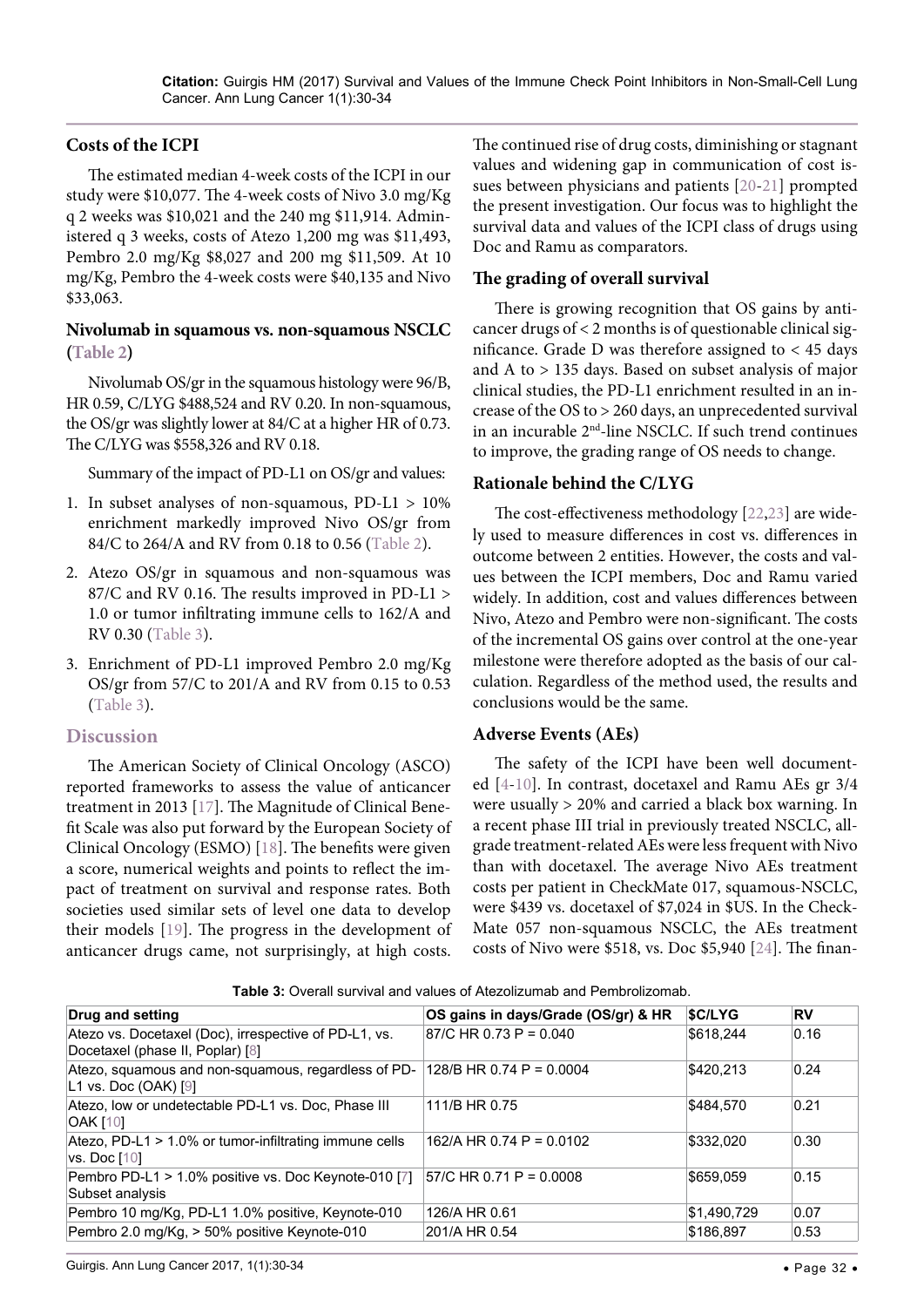cial burden of AEs treatment of Doc with its potential febrile neutropenia and other non-hematological could be "toxic" [[25](#page-4-27)]. There has been wide spread awareness of potential hazards with continued gain in experience and management of AEs since the introduction of bevacizumab [[26](#page-4-28)]. Nonetheless, costs of generic docetaxel with the precautions taken to minimize its AEs, could still support its value specially in countries with limited financial resources. It is doubtful whether Ramu with 42 day OS gain, 0.86 HR [\[16\]](#page-4-14) and high C/LYG could justify its value. The drug is currently reserved for later lines of treatments.

#### **Limitations**

In the present study, cost-effectiveness was not compared with the commonly used standard treatment of care [\[22](#page-4-17)[,23\]](#page-4-18). The cost of inhibitors was calculated with accounting of costs of AEs treatment. Another major limitation was the failure of the C/LYG to measure the quality adjusted life-year [[22](#page-4-17),[23](#page-4-18)]. The scanty economic data available for analysis and the inherent problems of comparing subset analyses of one clinical study with another might diminish the significance of our conclusions.

#### **Merits**

Overall survival, the ultimate and most reliable endpoint in cancer therapy was used throughout the present investigation. Values were calculated in few minutes once the data were collected. The simplicity of the A to D grading system could bridge the communication gap between drug authorities and companies on one hand and media and non-medical personnel on the other. The system might also facilitate full disclosure and transparency of outcome and cost issues between physicians and patients [[20](#page-4-15),[21](#page-4-16)].

## **Cost vs. Value**

The balance between costs and values has been elusive. The pendulum however has recently tipped in favor of value since ASCO and ESMO issued their initiatives in 2013 [[17-](#page-4-20) [18\]](#page-4-21). Nonetheless, the debate has continued [\[27](#page-4-29)]. Based on the unprecedented OS gain observed in our study, the values of ICPI tend to justify their costs. Drug values seemed to be the major determining factor in the economic formulary. Nonetheless, the role of costs ought to be emphasized. The high costs of 10 mg/Kg of Nivo or Pembro would dampen their use. With the expanding role of combination therapy, costs could limit their utilization and restrict access. Both values and costs were important in securing a fair and equitable economic balance.

## **PD-L1 Biomarker**

Early clinical studies on the ICPI used various PD-L1 positivity levels and Tumor Proportion Scores (TPS). At

present, conformity and standardization of the PD-L1 tests seemed to have been achieved. Of interest, there is no documentation yet of benefit of PD-L1 enrichment in the squamous NSCLC. The non-squamous histology is generally considered less homogenous with more incidence in women and non-smokers than the squamous type. Our study is the first to demonstrate enhanced value with PD-L1 enrichment by Nivo. Atezo and Pembro in the non-squamous NSCLC. From an economic point of view, it would be prudent to pay upfront few hundred dollars, on a predictive test and spare the non- or poor responders the cost and toxicity of ineffective therapy. The search for more predictive marker than PD-L1 is presently pursued.

## **Duration of treatment**

The duration of treatment comes down to a choice with cost vs. outcome. The costs as well as the AEs would increase with extended use. The current recommendations are to continue the ICPA treatment till occurrence of AEs or disease progression. Whether to continue treatment to 1-2 years or discontinue after 4-6 months is still unclear. The optimal duration of treatment is worthy of further investigation.

## **Future directions**

Points and scores rather than grades would be assigned to survival. Progression-disease free, disease control rates and other endpoints would be employed after adjustments with appropriate correction factors (Guirgis, in preparation). The use of Nivo and Pembro at 10 mg/Kg as single agents or in combinations with other patent drugs ought to be reconsidered in view of potential prohibitive costs. The superiority of ICPI over chemotherapy has generally been acknowledged in 2<sup>nd</sup>-line NSCLC. The results of the ICPI in 1<sup>st</sup>-line as single agents or in chemotherapy have also been rewarding [\[11-](#page-4-9)[13](#page-4-11)]. The responses in percent, duration and depth of Pembro in combination with chemotherapy have been recently reported [[28](#page-4-24)]. However, the enthusiasm of the ICPI use in 1st-line needs to be tempered by the economic pressures of countries and patients with limited resources, access and affordability. Costs of Nivo and Pembro were estimated at thousands of times the cost of gold [[29](#page-4-25)]. With upcoming waves of generic drugs including pemetrexed, the role of Doc and many others is not yet dead but just diminished [[30](#page-4-26)].

## **Conclusions**

Methodology to grade OS and weigh drug values was proposed. In 2nd-line non-squamous NSCLC, values of Nivo, Atezo and Pembro without of PD-L1 enrichment, were marginal. The marked enhancement OS and values by PD-L1 enrichment tend to justify their costs. The re